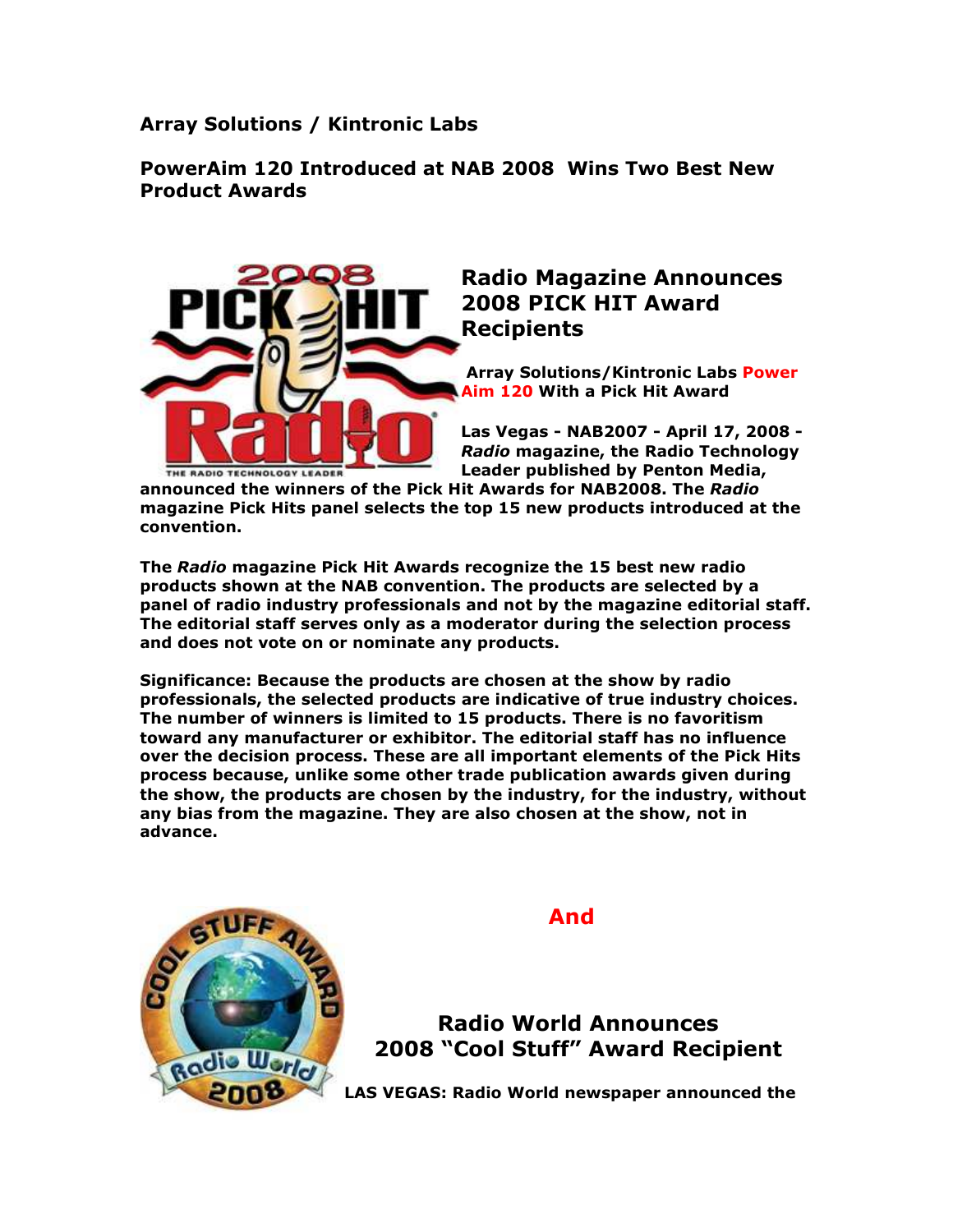recipients of radio's most prestigious technology honor, the Radio World "Cool Stuff" Award, given by a panel of engineering judges at the 2008 NAB Show in Las Vegas.

Array Solutions/Kintronic Labs Power Aim 120 Vector Impedance Analyzer

Radio World's "Cool Stuff" Award-winning products, announced by U.S. Editor in Chief Paul J. McLane, were selected by a panel of expert radio broadcast engineers as notable for their design, features, cost efficiency and performance in serving radio broadcast users. The winners will be featured in Radio World, which is read by thousands of broadcast professionals in the United States, around the world and online.

Only a small number of products were chosen for the Radio World "Cool Stuff" Awards from among the hundreds, if not thousands, of new products on display at the convention.



Jay Terleski receiving an award from Chriss Scherer, editor of Radio Magazine. www.radiomagonline.com